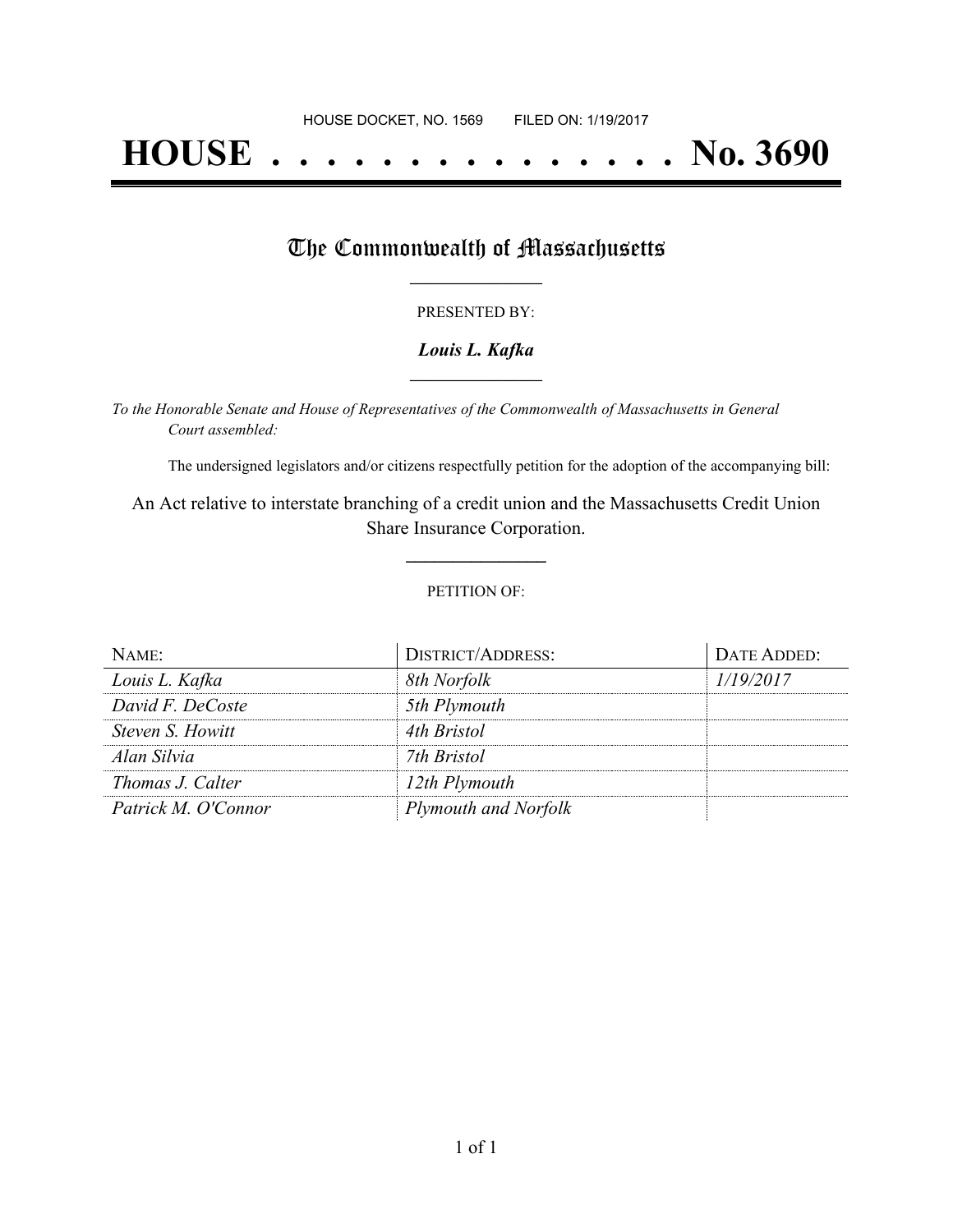## **HOUSE . . . . . . . . . . . . . . . No. 3690**

By Mr. Kafka of Stoughton, a petition (subject to Joint Rule 9) of Louis L. Kafka and others that the Massachusetts Credit Union Share Insurance Corporation be authorized to create and maintain a fund for the insurance of shares and deposits of members of the Central Credit Union Fund, Inc. Financial Services.

## The Commonwealth of Massachusetts

**In the One Hundred and Ninetieth General Court (2017-2018) \_\_\_\_\_\_\_\_\_\_\_\_\_\_\_**

**\_\_\_\_\_\_\_\_\_\_\_\_\_\_\_**

An Act relative to interstate branching of a credit union and the Massachusetts Credit Union Share Insurance Corporation.

Be it enacted by the Senate and House of Representatives in General Court assembled, and by the authority *of the same, as follows:*

1 SECTION 1. Section 1 of chapter 171 of the General Laws, as appearing in the 2014

2 Official Edition, is hereby amended by striking out, in lines 43 and 44, the words ", having a

3 usual place of business within the commonwealth and".

4 SECTION 2. Section 6D of chapter 294 of the acts of 1961 as appearing in section 4 of

5 chapter 115 of the acts of 1996 is hereby amended by striking out the first paragraph and

6 inserting in place thereof the following paragraph:-

- 7 The excess shares and deposits of excess members deposited in the main office or any
- 8 branch office thereof shall be insured in full by the corporation, subject to the following
- 9 conditions and limitations: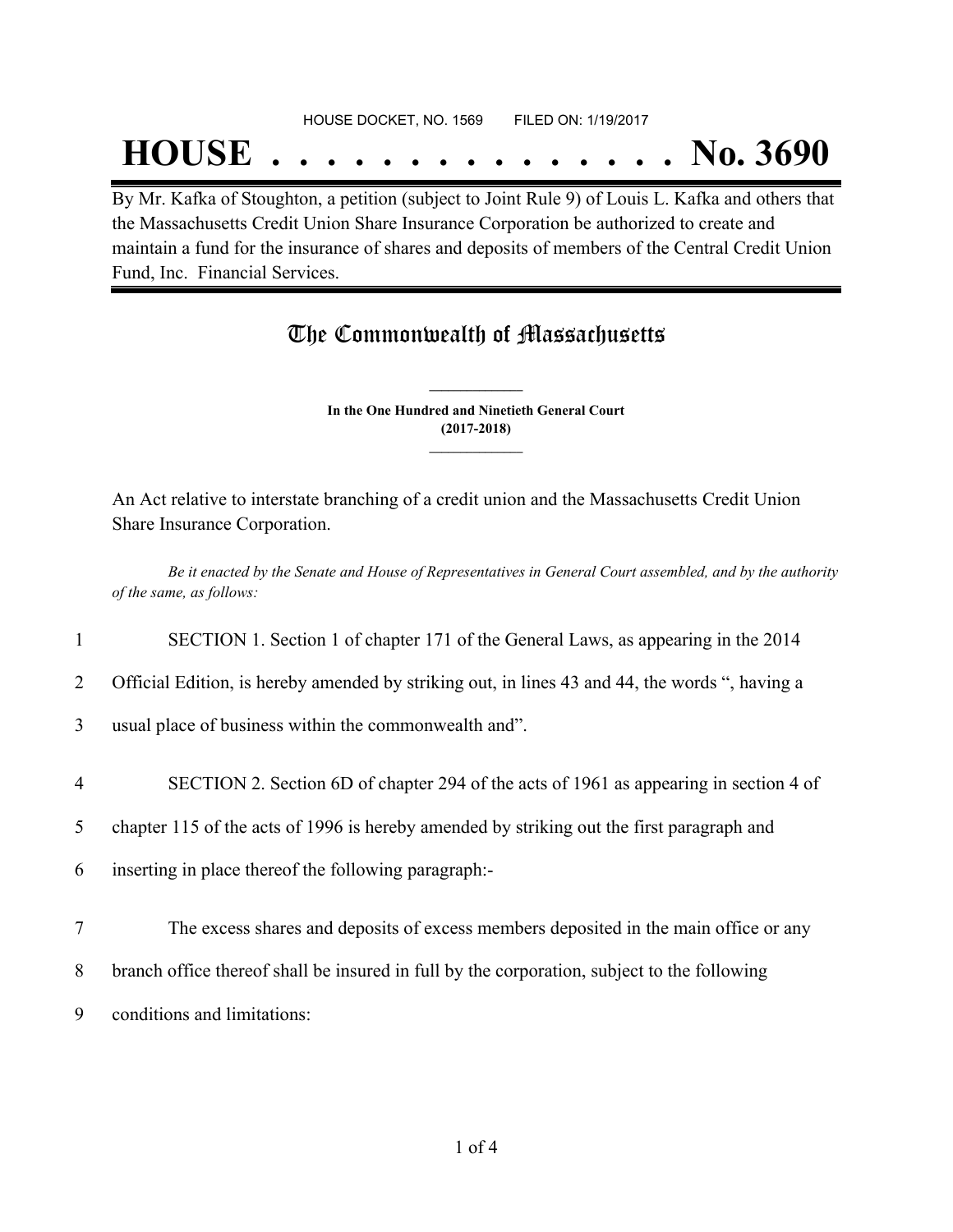| 10 | SECTION 3. Said chapter 294 of the acts of 1961 is hereby amended by striking out                |
|----|--------------------------------------------------------------------------------------------------|
| 11 | section 1 and inserting in place thereof the following section:-                                 |
| 12 | Section 1. There is hereby constituted a corporation under the name of Massachusetts             |
| 13 | Credit Union Share Insurance Corporation, hereinafter referred to as the corporation, for the    |
| 14 | purpose of creating and maintaining a fund for the insurance of shares and deposits of members   |
| 15 | of the Central Credit Union Fund, Inc. and of credit unions which are established under the laws |
| 16 | of the commonwealth or of any other state or of the United States and which become regular or    |
| 17 | excess members of the corporation, as hereinafter provided.                                      |
| 18 | <b>END OF BILL</b>                                                                               |
| 19 | MEMORANDUM OF THE SECRETARY OF THE COMMONWEALTH IN                                               |
| 20 | RESPECT TO THE PETITION OF LOUIS L. KAFKA AND OTHERS THAT THE                                    |
| 21 | MASSACHUSETTS CREDIT UNION SHARE INSURANCE CORPORATION BE                                        |
| 22 | AUTHORIZED TO CREATE AND MAINTAIN A FUND FOR THE INSURANCE OF                                    |
| 23 | SHARES AND DEPOSITS OF MEMBERS OF THE CENTRAL CREDIT UNION FUND,                                 |
| 24 | INC.                                                                                             |
| 25 | May 10, 2017                                                                                     |
| 26 | The Honorable Senate and House of Representatives<br>To:                                         |
| 27 | On May 8, 2017 the Clerk of the House of Representatives transmitted the above-                  |
| 28 | referenced petition to me with a request for a memorandum pursuant to the provisions of General  |
| 29 | Laws Chapter $3 \S 7$ .                                                                          |

of 4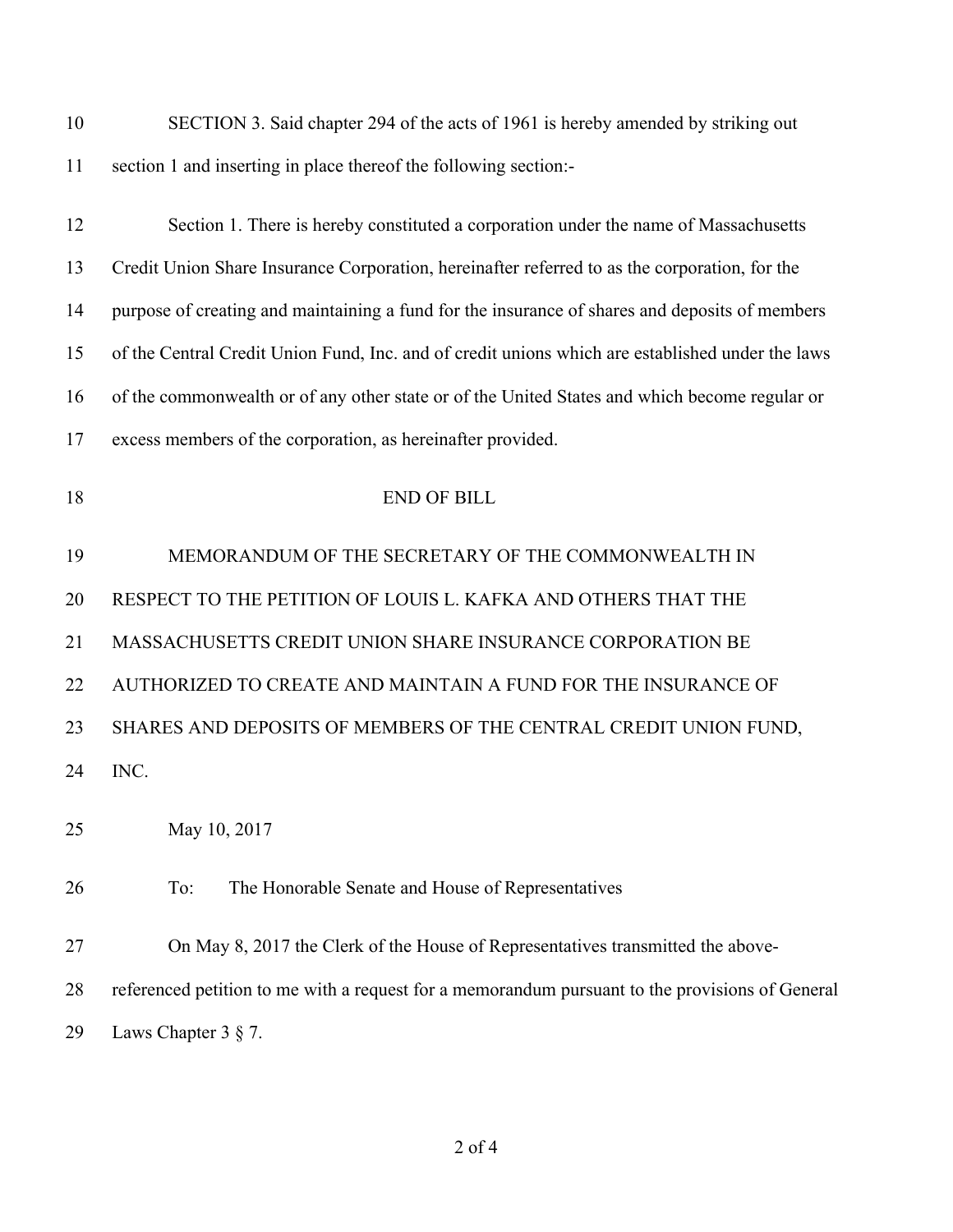| 30 | The Massachusetts Credit Union Share Insurance Corporation (hereinafter referred to as            |
|----|---------------------------------------------------------------------------------------------------|
| 31 | the "Corporation") was organized by Chapter 294 of the Acts of 1961 for the purpose of creating   |
| 32 | and maintaining a fund for the issuance of shares and deposits of members of credit unions        |
| 33 | established under the laws of the Commonwealth. Since its inception, numerous special acts        |
| 34 | have been adopted amending the provisions of law relative to the Corporation. Most recently,      |
| 35 | Chapter 253 of the Acts of 2014 amended Chapter 294 of the Acts of 1961 to provide the            |
| 36 | corporation with certain powers and privileges including the ability to own or lease real and     |
| 37 | personal property and to invest in other business entities or credit unions as permitted by the   |
| 38 | Commissioner and approved by 2/3 vote of its board of directors.                                  |
| 39 | The bill before you seeks to amend Chapter 294 of the Acts of 1961 to include the                 |
| 40 | purpose of creating and maintaining a fund for the insurance of shares and deposits of members    |
| 41 | of the Central Credit Union Fund, Inc. in addition to credit unions established under the laws of |
| 42 | the commonwealth and which are regular or excess members of the corporation. It also amends       |
| 43 | section 6D to eliminate the requirement that branch offices of excess members be located in the   |
| 44 | commonwealth in order to be insured in full by the corporation. Finally, the bill amends Section  |
| 45 | 1 of Chapter 171 of the General Laws by deleting the words, "having a usual place of business     |
| 46 | within the commonwealth" from the definition of organization member.                              |
| 47 | Special legislation is necessary to accomplish the amendment. No fee is required by               |
| 48 | a corporation of this type. This office has no opinion on the merits of the legislation.          |
| 49 | Respectfully submitted,                                                                           |
| 50 | William Francis Galvin                                                                            |
| 51 | Secretary of the Commonwealth                                                                     |
|    |                                                                                                   |

of 4